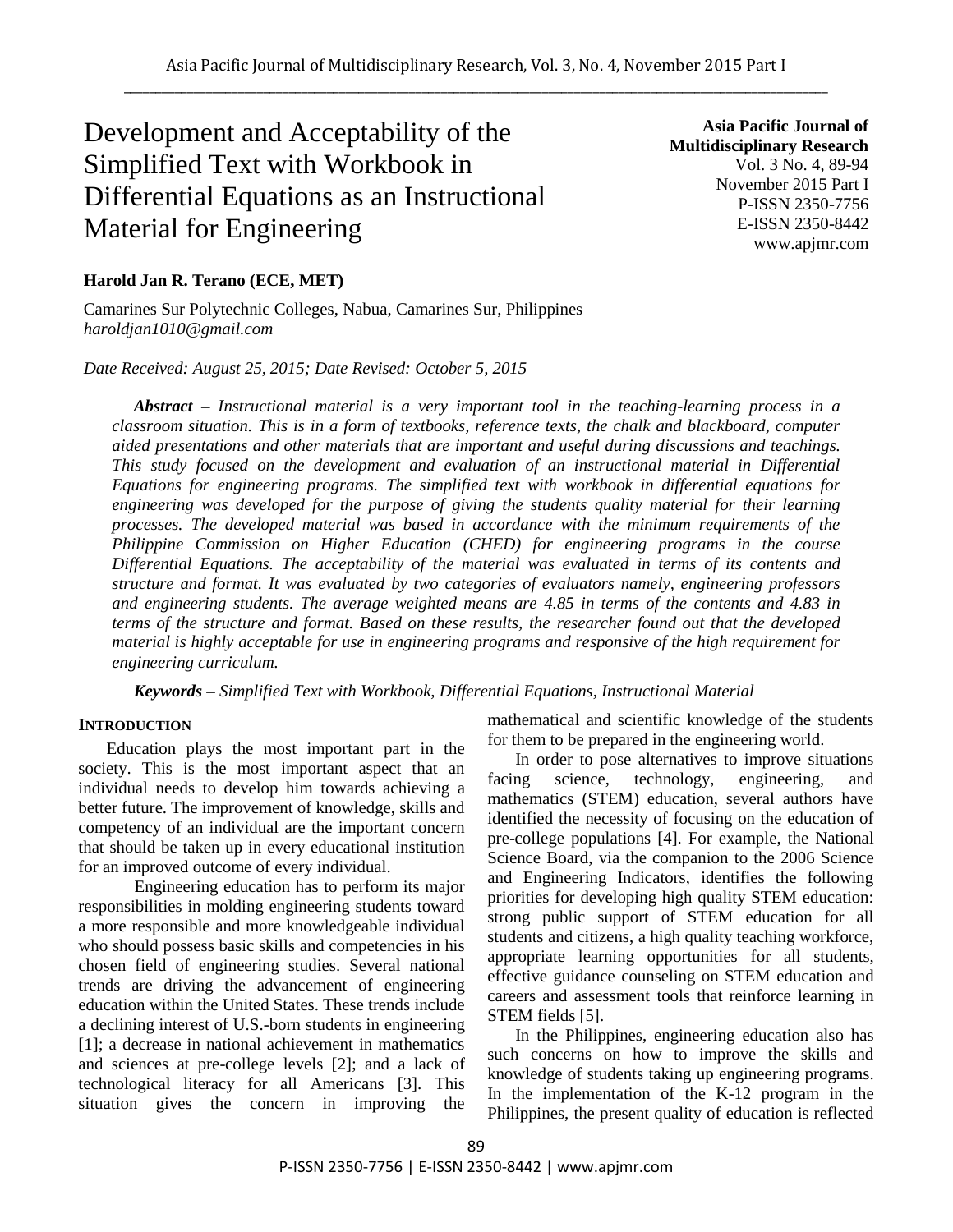in the inadequate preparation of high school graduates for the world of work or entrepreneurship or higher education. High school graduates also do not possess the basic competencies or emotional maturity essential for them to go into the higher education, thus it is very much important to consider the maturity for the total development of the students in his chosen field in his higher education level [6].

With these concerns, the design of the educational curriculum in the tertiary level should focus not only on the theoretical aspects but also on the skills which involves activities that will enhance the critical thinking skills of the students. This is where the role of educators comes in as they are tasked to develop and improve the needed skills of their students.

In the present engineering educational system, a large majority of engineering students fail to reach proficiency in mathematics as the foundation courses of engineering programs. Higher mathematics is very important in engineering that serves as the foundation of applications in this field. Differential equations is a higher field of engineering mathematics course that is taken mostly during the first semester of the third year engineering programs. Differential equations introduced students the ideas of higher mathematics in applications, not just purely theories but most important is its applications in the field of engineering.

Instructional materials are a prime concern in teaching. This is in a form of textbooks, reference text, the chalk and blackboard, computer aided presentations and other materials that are important and useful in the discussion and teaching. The most effective and important instructional materials are the textbooks and reference texts. These instructional materials contain all the topics that should be discussed in a particular course. These instructional materials should be curriculum based and substantial for the purpose of teaching and the learning of the students.

As stated, instructional programs to be valid, it must achieve a purpose; students must attain the goals of instruction to which the program is directed. Such validity imposes two requirements: (1) the broad goals of instruction must be defined so that their attainment is measurable. The question that confronts all educators is: What must each student be able to do as a result of instruction? Instructional programmers should be as explicit as possible, employing modern techniques of task and content analysis in order to specify the broadest, most worthwhile educational goals. This analysis will also indicate how the attainment of goals can be measured – either by direct observation of student capability or by evaluating student performance on a broad set of tasks; (2) the requirement for consistent attainment by students means that programmed instruction must be available in a format that is sufficiently reusable to assure such consistency. Early programs appeared in textual form or were presented with the help of mechanical devices called teaching machines. This term was unfortunate because the program, not its method of instruction accomplished the instruction. Current programs are available in a variety of additional formats, involving computers, special training simulators, multimedia devices and even sophisticated instructional systems that include elaborate instructor manuals to specify the precise role recommended for teachers and other support personnel [7].

The quality of learning material is enhanced if the material is designed to take into account learners' individual learning styles that mean a consistent or habitual mode of acquiring or imparting knowledge through study, experience or teaching [8].

A systematic instructional design processes include the core elements of analysis, design, development, implementation and evaluation (ADDIE) to ensure congruence among goals, strategies and evaluation and the effectiveness of the resulting instruction [9].

Developers need to design materials for flexibility, diversity and balance for higher education requires students to comprehend, and not merely to reproduce ideas and that acknowledging different approaches to learning enables authentic tasks to be created which are responsive to learner needs [10].

Instructional designs need to be based not only on desired learning outcomes, but also on motivational, cognitive and volitional views of learning from the learners' perspective. This view of the learning process takes into account contextual and learner variables and leads to a constructivist, learner-responsive view of materials design [11].

Merely providing content and information and showing learners structural relationships is not sufficient for higher cognitive performance. They concluded that "what matters most is the construction of personally relevant knowledge structures". This means that learners must be able to engage with the learning materials at varying levels and depths and be capable of accessing resources, which match or accommodate their learning preferences [12].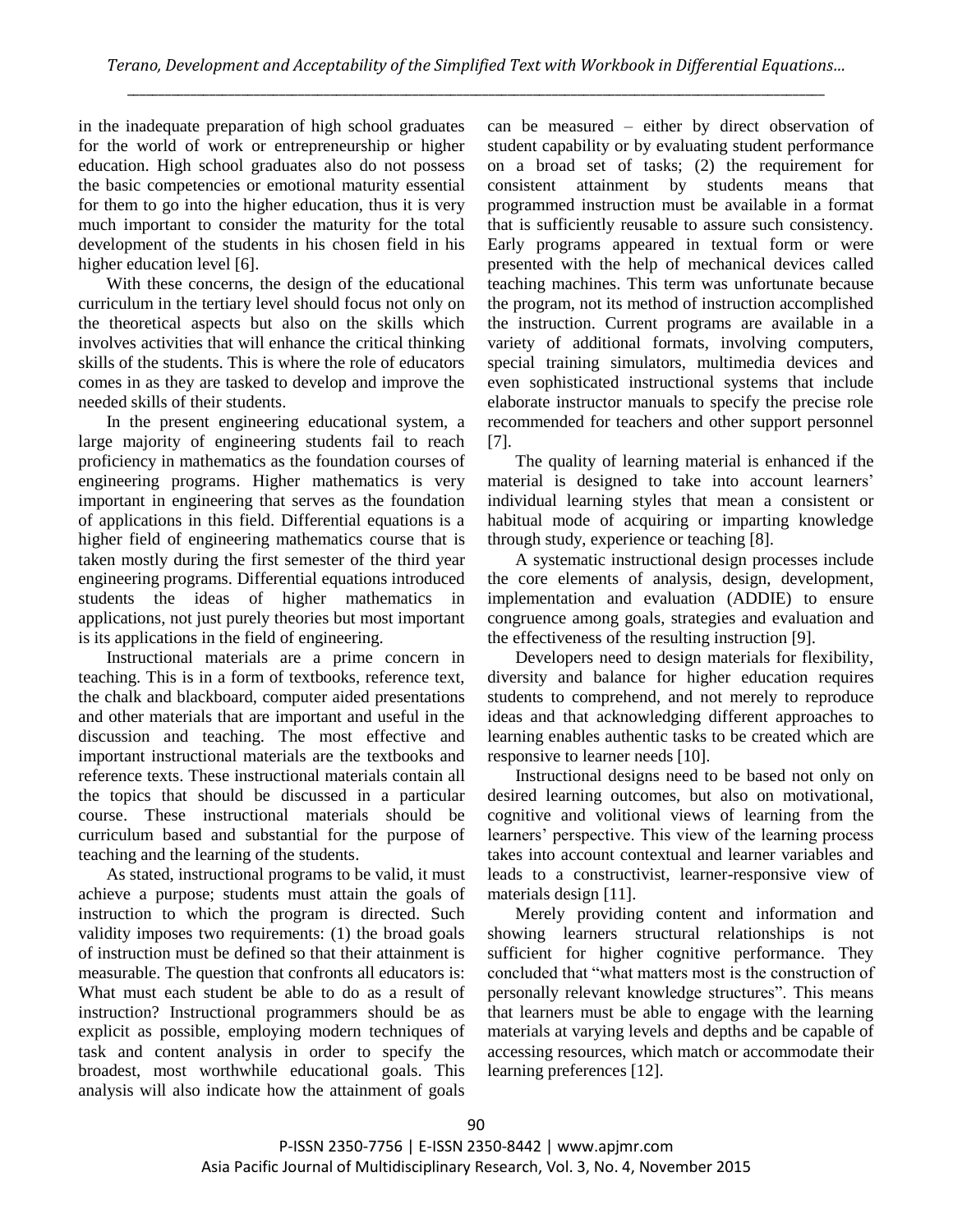With these, the researcher was inspired to develop a simplified text with workbook in differential equations for engineering as a supplement for classroom teaching to facilitate student-learning process. The development of an instructional material based on the needs of curriculum and designed according to the needs of the student was the main goal of this study.

## **OBJECTIVES OF THE STUDY**

Generally, this study was aimed to develop and design a simplified text with workbook in differential equations as an instructional material for engineering in terms of its contents and structure and format. This study also considers the acceptability of the developed material in terms of its compliance with various CHED CMOs and the acceptability of the design of the proposed instructional material in terms of its contents and structure and format.

## **MATERIALS AND METHODS**

The researcher made use of a descriptivedevelopmental research. The researcher had undergone different processes for this research; planning, designing, development and evaluation.

The researcher started with data gathering on what should be done in order to come up with an instructional material that will enhance the teachinglearning process. This includes the review of the related studies and literatures that serves as a guide on what to develop based on the needs of the students and the engineering education. This process also involved planning the design along the contents and the structure and format of the simplified text with workbook. Also, making of the preliminary drafts and layout based on the gathered data from the previous studies reviewed was also considered in this process.

In the designing process, this involved the preparation of the contents and format and structure of the simplified text with workbook. The design of the material along contents was guided by the course description and outline as provided by the CHED CMOs and the classifications of the learning objectives as provided by the Bloom's Taxonomy. Along the format and structure, the material was carefully made to enhance the interests of the students that are appropriate to their needs.

For the development of the simplified text with workbook, after the researcher made the outline based on the different references, the task of developing the instructional materials by undertaking careful analysis as to what content the researcher will put in each chapter followed. The discussions in each chapter were kept simple and short as possible considering the level of the students' understanding and interest. Encoding the discussions take a lot of time, since the researcher should be very careful not to make any mistakes in putting terms and equations in the discussions of each topic. Grammar editing was the next procedure in the development of the simplified text with workbook. This involved checking the right terms and checking the accuracy of each equation. The researcher ensured that the discussions are sequential in accordance with the course outline.

After the development of the material, the researcher formulated and validated the evaluation form as the instrument used to assess the acceptability of the developed instructional material. The instrument consist of two parts namely contents and structure and format. For the contents, it contains (1) objectives, (2) topics included, (3) terms used, (4) discussions presented, (5) examples given, and (6) exercise problems given. For the structure and format, it contains (1) simplicity of the structure, (2) organized format, (3) over-all structure, and (4) over-all design.

The researcher made use of the evaluation form as the data gathering tool and weighted mean as statistical treatment. A 5-point Likert scale was used to determine the level of acceptability of the material as shown in table 1.

|               | Table 1. Five-point Likert Rating Scale Interpretation of |
|---------------|-----------------------------------------------------------|
| Weighted Mean |                                                           |

| <b>Scale</b>   | <b>Range-Value</b> | <b>Verbal Interpretation</b> |
|----------------|--------------------|------------------------------|
| 5              | 4.50-5.00          | <b>Highly Acceptable</b>     |
| 4              | 3.50-4.49          | Acceptable                   |
| 3              | 2.50-3.49          | Moderately Acceptable        |
| $\mathfrak{D}$ | 1.50-2.49          | Fairly Acceptable            |
|                | 1.00-1.49          | Not Acceptable               |

After the proposed instructional material and the evaluation form had developed, the researcher attached a sample copy to the evaluation form in order for the evaluators to assess the acceptability of the proposed instructional material. The evaluators of the study were subdivided into two groups of categories, namely, 1) engineering professors and 2) engineering students.

**Engineering Professors.** The professors who evaluated the proposed instructional material are the different engineering professors from the different universities and colleges in the Bicol Region. There were a total of thirty-three (33) engineering professors who had evaluated the material. They were ten (10)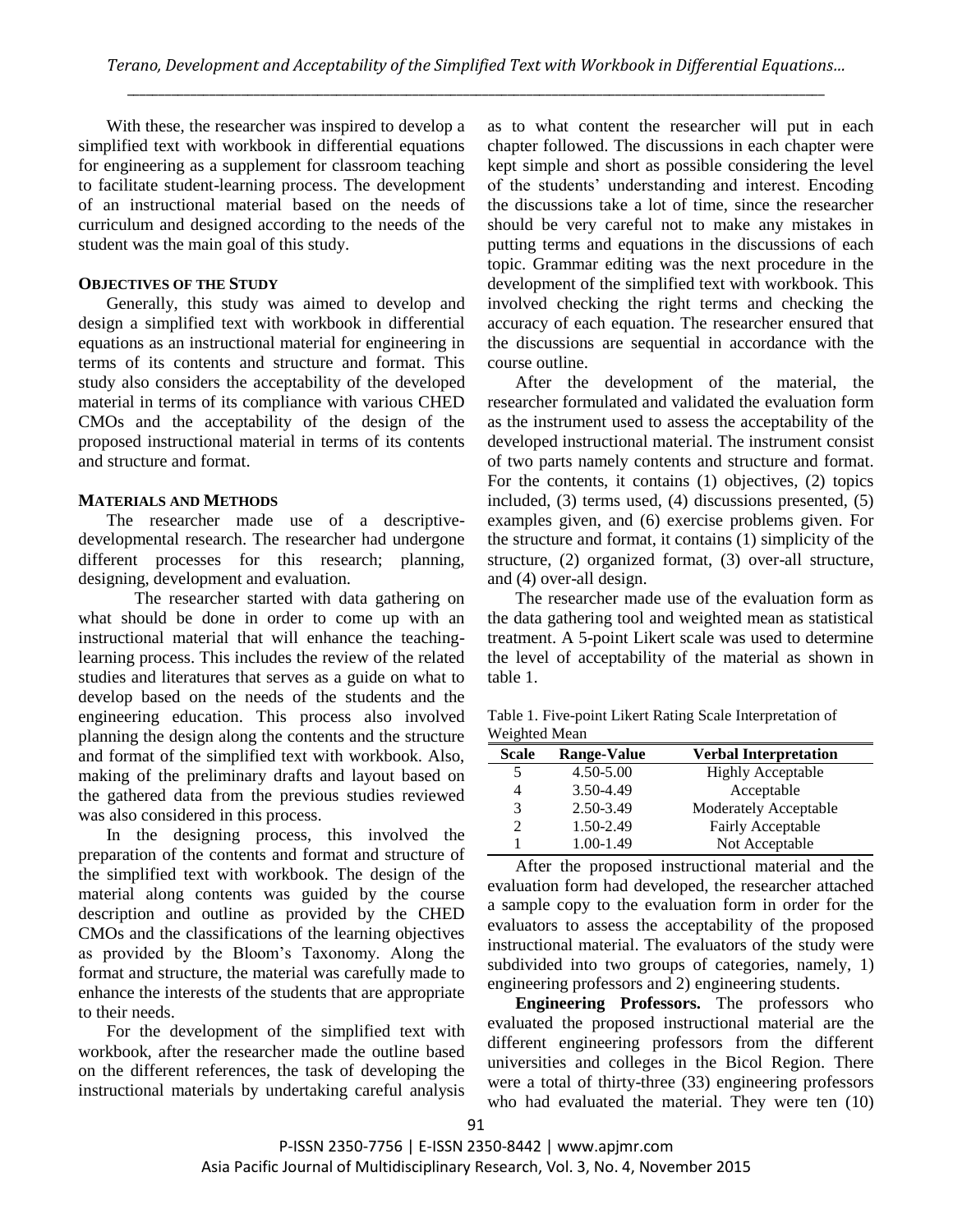professors from the Camarines Sur Polytechnic Colleges, Nabua, Camarines Sur (CSPC), five (5) professors from the Bicol University College of Engineering, Legazpi City (BUCENG), five (5) professors from the Bicol University Polangui Campus, Polangui Albay (BUPC), five (5) professors from the University of Northeastern Philippines, Iriga City (UNEP), three (3) professors from the Sorsogon State University, Sorsogon City (SSC), three (3) professors from the Camarines Norte State College (CNSC) and two (2) professors from Dr. Emilio B. Espinosa Sr. Memorial State College of Agriculture and Technology (DEBESMSCAT). Majority of the evaluators are engineering mathematics professors.

**Engineering Students.** The students who evaluated the material are those who had used the material. There were a total of ninety (90) engineering students who have recently taken up the course during the first semester of the academic year 2013-2014 who evaluated the material. They were specifically sixtyseven (67) third year civil engineering students and twenty-three (23) mechanical engineering students of Camarines Sur Polytechnic Colleges, Nabua, Camarines Sur.

#### **RESULTS AND DISCUSSION**

The difficulties encountered by the researcher in delivering the course to the students were the primary considerations in coming up with the design of the instructional material that caters to the level of understanding of the students and thus, aid in their learning process. A careful study and evaluation of the policies, standard and guidelines for engineering based on the CHED CMO was undertaken. Construction of the learning objectives was also considered by taking into consideration the Bloom's Taxonomy of learning in education. The course description, course outline as well as the textbooks and other reference materials used were also considered and evaluated.

Each chapter of the developed simplified text with workbook in differential equations has a format and sequence which is composed of: (1) Chapter Number and Title, (2) Learning Objectives, (3) Lesson Number and Topic, (4) Discussions, (5) Sample Problems and Solutions, (6) Exercises, and (7) Supplementary Problems.

The development of the proposed simplified text with workbook in differential equations for engineering was guided by the CHED minimum requirements for differential equations for all engineering programs.

Table 2. Acceptability in terms of its Compliance with the CHED CMOs

| <b>CHED Requirements</b>                                                                                                                                                                                         | <b>The Proposed Material</b>                                                                                                                                                                                                                                                                |
|------------------------------------------------------------------------------------------------------------------------------------------------------------------------------------------------------------------|---------------------------------------------------------------------------------------------------------------------------------------------------------------------------------------------------------------------------------------------------------------------------------------------|
| 1. Definitions<br>1.1. Definition and<br><b>Classifications of Differential</b><br>Equations (D.E.)<br>1.2. Order Degree of a<br>DE/Linearity<br>1.3. Solution of a DE<br>(General and Particular)               | Chapter 1: Introduction to<br><b>Differential Equations</b>                                                                                                                                                                                                                                 |
| 2. Solution of Some 1st                                                                                                                                                                                          | Chapter 2: Separable                                                                                                                                                                                                                                                                        |
| Order, 1 <sup>st</sup> Degree D.E.<br>2.1. Variable Separable<br>2.2. Homogeneous<br>2.3. Exact<br>2.4. Non Exact<br>2.5. First-Order Linear<br>2.6. Bernoulli's Equation                                        | <b>Differential Equations</b><br>Chapter 3: Homogeneous<br><b>Differential Equations</b><br>Chapter 4: Exact Differential<br>Equations<br>Chapter 5: Non-Exact<br><b>Differential Equations</b><br>Chapter 6: First-Order Linear<br><b>Differential Equations</b><br>Chapter 7: Bernoulli's |
|                                                                                                                                                                                                                  | <b>Differential Equations</b>                                                                                                                                                                                                                                                               |
| 3. Applications of 1st Order<br>D.E.<br>3.1. Decomposition /Growth<br>3.2. Newton's Law of<br>Cooling<br>3.3. Mixing (Non-Reacting<br>Fluids)                                                                    | Chapter 8: Applications:<br><b>Exponential Growth and</b><br>Decay Problems<br>Chapter 9: Applications:<br>Physical and Geometrical<br>Problems                                                                                                                                             |
| 3.4. Electric Circuits                                                                                                                                                                                           |                                                                                                                                                                                                                                                                                             |
| 4. Linear D.E. of Order $n$<br>4.1. Standard Form of a<br>Linear D.E.<br>4.2. Linear Independence of a<br>Set of Functions<br>4.3. Differential Operators<br>4.4. Differential Operator<br>Form of a Linear D.E. | Chapter 10: Linear<br>Differential Equations of<br>Higher Order                                                                                                                                                                                                                             |
| 5. Homogeneous Linear D.E.<br>with Constant Coefficients<br>5.1. General Solution<br>5.2. Auxiliary Equation                                                                                                     | Chapter 11: Homogeneous<br><b>Linear Differential Equations</b><br>with Constant Coefficients                                                                                                                                                                                               |
| 6. Non-Homogeneous D.E.<br>with Constant-Coefficients<br>6.1. Form of the General<br>Solution<br>6.2. Solution by Method of<br><b>Undetermined Coefficients</b>                                                  | Chapter 12: Non-<br>Homogeneous Linear<br>Differential Equations with<br><b>Constant Coefficients</b>                                                                                                                                                                                       |
|                                                                                                                                                                                                                  | Chapter 13: Laplace<br><b>Transforms Solutions to</b><br><b>Linear Differential Equations</b>                                                                                                                                                                                               |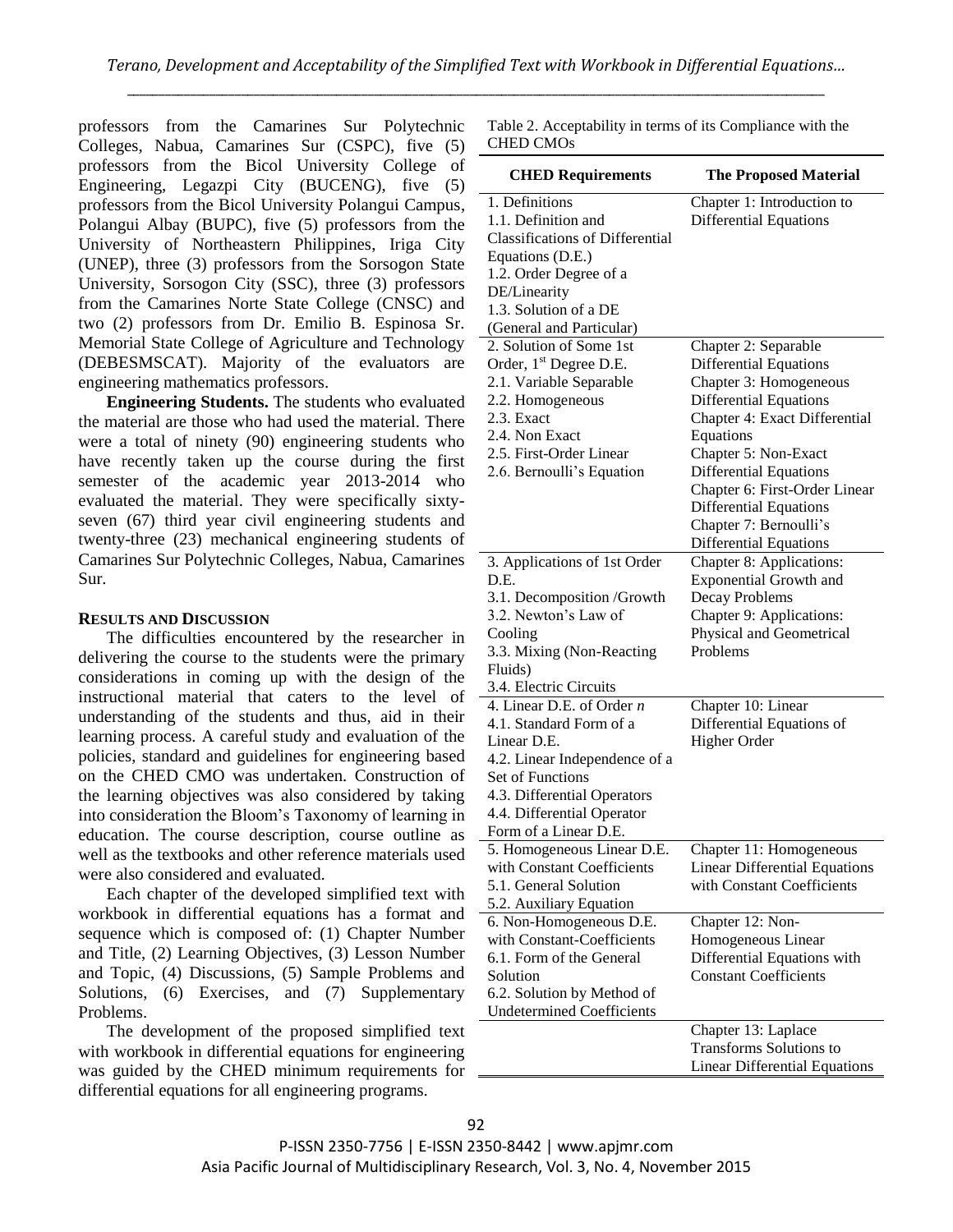Table 2 shows the acceptability of the proposed material in accordance with the compliance with the various CHED CMOs for engineering programs.

The acceptability of the simplified text with workbook in differential equations for engineering was done by tabulating the data gathered on the evaluation of the developed instructional material by the two (2) categories of evaluators.

|  | Table 3. Acceptability of the Contents |  |  |
|--|----------------------------------------|--|--|
|--|----------------------------------------|--|--|

|                                | Weighted        |                 |              |           |
|--------------------------------|-----------------|-----------------|--------------|-----------|
| Item                           | <b>Mean</b>     |                 | <b>Total</b> | VI        |
|                                | Profes-<br>sors | <b>Students</b> | WM           |           |
| Objectives                     | 4.81            | 4.83            | 4.82         | HА        |
| Topics Included                | 4.90            | 4.91            | 4.91         | <b>HA</b> |
| Terms Used                     | 4.76            | 4.88            | 4.82         | <b>HA</b> |
| Discussions Presented          | 4.73            | 4.86            | 4.80         | <b>HA</b> |
| <b>Examples Given</b>          | 4.88            | 4.89            | 4.89         | <b>HA</b> |
| <b>Exercise Problems Given</b> | 4.81            | 4.87            | 4.84         | HA        |
| <b>Over-all Weighted Mean</b>  | 4.82            | 4.87            | 4.85         | HА        |

*WM: Weighted Mean; VI: Verbal Interpretation; HA: Highly Acceptable*

Table 3 shows the acceptability of the simplified text with workbook in terms of the contents. The first indicator is the objectives and was rated by the professors and the students and has a mean rating of 4.82 which are verbally interpreted as highly acceptable. The result only implies that the objectives are clearly stated and jibe with the objectives as cited in the CHED CMOs. The second indicator is the topics included. The mean rating is 4.91 which are verbally interpreted as highly acceptable. This only implies that the topics included in the text comply with the minimum requirement as provided in the CHED CMO for the course. The third indicator is the terms used. The mean rating is 4.82 which are verbally interpreted as highly acceptable. This implies that the terms used in the text are appropriate and suit to the students' level of understanding. The fourth indicator is the discussions presented. The mean rating is 4.80 which are verbally interpreted as highly acceptable. This only implies that the discussions of the subject matter are simplified, clear and understandable. The fifth indicator is the examples given. The mean rating is 4.89 which are verbally interpreted as highly acceptable. This only implies that the examples given in every topic are clearly presented and sufficient to understand the concepts. And the sixth indicator is the exercise problems given. The mean rating is 4.84 which are

verbally interpreted as highly acceptable. This only implies that the exercise problems given at the end of each topics/subtopics are sufficient.

Further, the average weighted mean of 4.85 along the contents which are verbally interpreted as highly acceptable implies that the content of the proposed material is responsive of the high requirement for engineering curriculum.

Shown in Table 4 are the results of the acceptability of the simplified text with workbook in terms of its structure and format. The first indicator is the simplicity of the structure. The mean rating is 4.78 which are verbally interpreted as highly acceptable. This only implies that the structure of the text is in simple and concise form. The second indicator is the organized format. The mean rating is 4.87 which are verbally interpreted as highly acceptable. This only implies that the format was organized in a sequential manner. The third indicator is the over-all structure. The mean rating is 4.86 which are verbally interpreted as highly acceptable. This only implies that the over-all structure is complete and self-contain for the purpose of a simplified text. And the fourth indicator is the over-all design. The mean rating is 4.81 which are verbally interpreted as highly acceptable. This only implies that simplified text was carefully designed to encourage the interest of students on the subject matter.

Further, the average weighted mean rating in terms of structure and format was 4.83 which are interpreted as highly acceptable. The results imply that the evaluators highly accepted the proposed material in terms of structure and format.

| Table 4. Acceptability of the Structure and Format |  |  |  |  |  |
|----------------------------------------------------|--|--|--|--|--|
|----------------------------------------------------|--|--|--|--|--|

|                                 | <b>Weighted Mean</b> |                 |      |           |
|---------------------------------|----------------------|-----------------|------|-----------|
| <b>Item</b>                     | Profes-              | <b>Students</b> | WM   | VI        |
|                                 | sors                 |                 |      |           |
| Simplicity of the<br>structure. | 4.73                 | 4.82            | 4.78 | HА        |
| Organized format.               | 4.85                 | 4.88            | 4.87 | HА        |
| Over-all structure.             | 4.85                 | 4.87            | 4.86 | <b>HA</b> |
| Over-all design.                | 4.76                 | 4.86            | 4.81 | HA        |
| <b>Over-all WM</b>              | 4.80                 | 4.86            | 4.83 | HА        |

*WM: Weighted Mean; VI: Verbal Interpretation; HA: Highly Acceptable*

Generally, the developed material is highly acceptable in terms of its contents and structure and format and is suitable for use in engineering programs. From the tables presented, it is noticed that the mean ratings of the students are much higher than those of the

P-ISSN 2350-7756 | E-ISSN 2350-8442 | www.apjmr.com Asia Pacific Journal of Multidisciplinary Research, Vol. 3, No. 4, November 2015